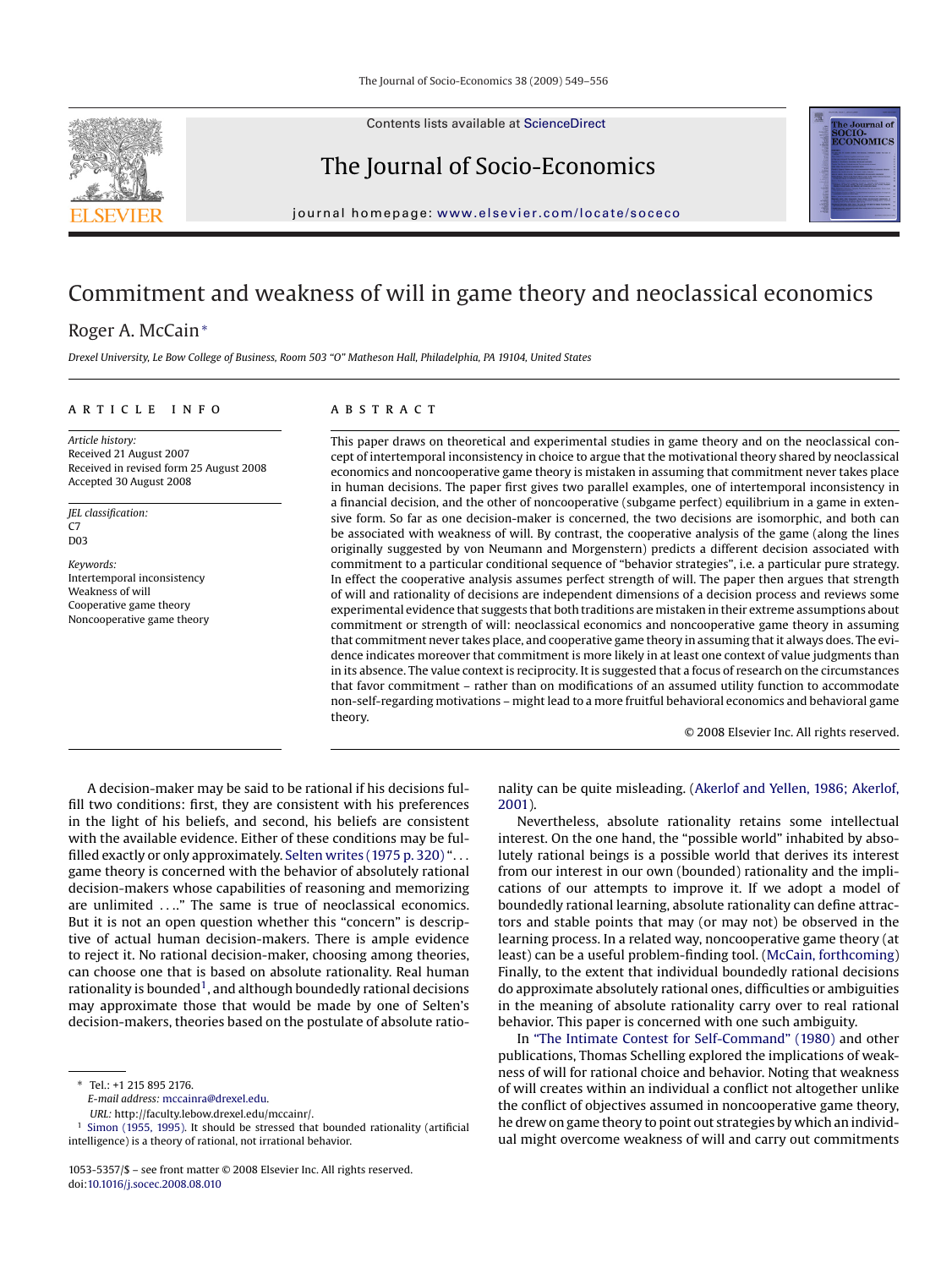that could create such a conflict. Schelling subsumed weakness of will to *bounded* rationality, but regarded it as very widespread (if not universal) in imperfect human behavior. His examples make it clear that weakness of will is an obstacle to commitment. But what is the relation of absolute rationality to weakness of will? This is the ambiguity in the concept of absolute rationality with which we will be concerned.

#### **1. Weakness of will**

The issue does not arise in most of neoclassical economics because neoclassical economics excludes, by assumption, many of the circumstances in which it might arise. Consider the case of intertemporal inconsistency in choice. We adopt the neoclassical convention of expressing time preference by a discount rate. Most economic literature assumes that this discount rate per unit time is the same regardless of the delay before the payment is made. This assumption of a uniform rate of time preference has no basis in empirical observation, but is made in order to reconcile the theory of rational choice, as it is understood in modern economics, with the assumption of time preference. The difficulty is that a nonconstant rate of discount can result in what are called intertemporal inconsistencies in decision-making.What this means is that a rational, maximizing decision-maker would make one decision at one point of time, but at a later point of time would rationally prefer the alternative he has initially, rationally rejected. (There has been some recent research on alternatives to constant rates of time preference, such as hyperbolic discounting, but it has been directed to a different issue.)

This can be illustrated by an example. Suppose that the decisionmaker discounts any prospect delayed by more than six months at 18%, but that his rate of discount for prospects delayed six months or less is zero. Now the decision-maker must choose at  $t_0$ between two alternatives. Alternative Alt 1 is a payment of \$5000 at  $t_0$  + 1 year. Alternative Alt 2 is a payment of \$10000 at  $t_0$  + 5 years, but Alt 2 has a cancellation clause: at any time during the first year, for a cancellation fee of \$100, the decision-maker can cancel his decision for Alt 2 and receive the payment of \$5000 at  $t_0$  + 1 year.

At  $t_0$ , the discounted present values are

Alternative Alt 1 \$4, 237

#### Alternative Alt 2 \$4, 371

Accordingly, the decision-maker chooses alternative Alt 2. However, at  $t_1 = t_0 + 6$  months and one day, the payoff for alternative Alt 1 is less than six months away, and so is not discounted, and is valued at \$5000. To obtain this payment, however, the decision-maker must pay the cancellation fee of \$100. The net values discounted to  $t_1$  are

Alternative Alt 1 \$4, 900

### Alternative Alt 2 \$4, 748

Therefore, the rational decision-maker reverses his decision. This is a one-person game. Suppose we express these decisions as plans of action for the successive stages like the pure strategies as understood by von Neumann and Morgenstern<sup>2</sup> (2004 originally published 1944). The decision-maker has three pure strategies:

(1) Choose Alt 1.

- (2) Choose Alt 2, then do not cancel.
- (3) Choose Alt 2, then cancel.

The payoffs of these strategies, discounted to  $t_0$ , are

```
(1) $4,237.
```
- (2) \$4,371.
- (3) \$4,127.

Why, then, does our rational decision-maker not simply choose strategy 2 and stick with it? Suppose that the decision-maker has a weak will, in Schelling's sense, and knows that he does. Then he can anticipate that if he chooses Alt 2, he will indeed cancel it after six months and in fact carry out strategy 3. Because of his weakness of will, strategy 2 simply is not available to him. That being so, in the spirit of Ulysses and the Sirens (note [Elster, 1977\)](#page--1-0) the rational but weak-willed decision-maker will choose strategy 1 and alternative Alt 1.

Strength of will may be very rare, but I can say from my own experience that it does exist. I recall that in 1960 my late father gave up smoking, after having smoked about 40 cigarettes a day for two decades. Many people have quit smoking, and I would say that all who succeed possess strong wills, even if they have taken steps (like avoiding places where they were in the habit of smoking) to reduce temptation. My father, however, carried an unopened pack of cigarettes in his pocket every day for a year after he quit. He explained to me that he wanted to prove to himself that he was not a slave to the habit—and he never started again.

This is not to say that intertemporal inconsistency does not exist. No doubt a strong-willed decision-maker, having chosen strategy 2, will feel some subjective tension in the nature of regret or temptation during the time interval  $t_1$  to  $t_2 = t_0 +$  one year. Does rationality require him to act on the temptation? Well—perhaps it does. [Selten](#page--1-0) [writes \(1975 p. 328\)](#page--1-0) that the decision-maker "... should not be guided by his payoff expectations in the whole game but by his conditional payoff expectations," at the moment the decision is made.

Weakness of will may also be a factor in interactive decisions. Consider the following two-person game in extensive form, shown as Fig. 1. All decisions are close enough together in time that there is no need to discount payments to present value.

First we note that the subgame perfect equilibrium for this game is for decision-maker A to choose alternative 1 for a payoff of 4,237. However, when we express this game in terms of von Neumann–Morgenstern contingent strategies, we have, for decision-maker A,



**Fig. 1.** Two-person game in extensive form.

 $^{\rm 2}$  "Imagine now that each player . . ., instead of making each decision as the necessity for it arises, makes up his mind in advance for all possible contingencies ... We call such a plan a *strategy*." [\(von Neumann and Morgenstern, 2004, p](#page--1-0). 79).